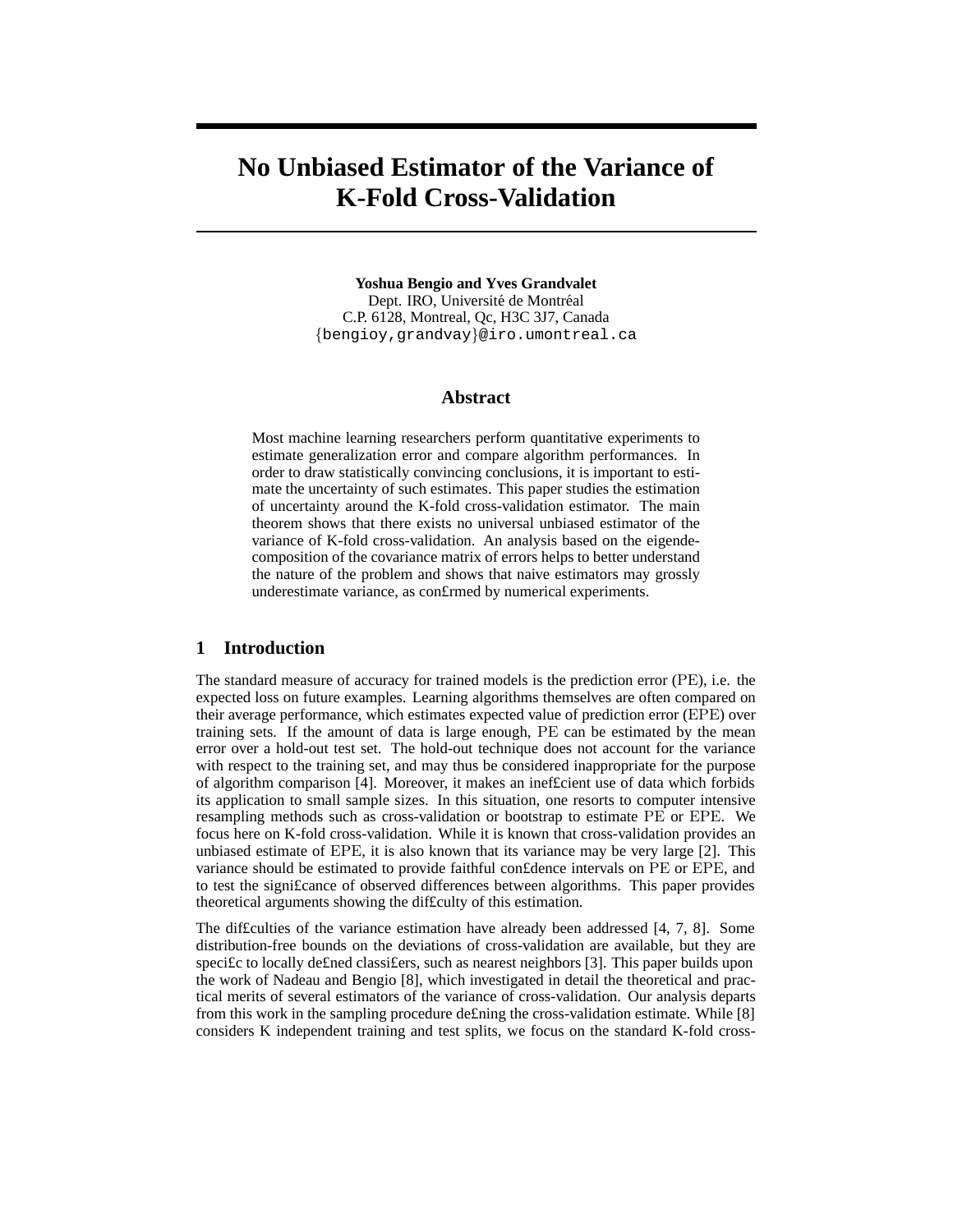validation procedure, with no overlap between test sets: each example is used once and only once as a test example.

# **2 General Framework**

Formally, we have a training set  $D = \{z_1, \ldots, z_n\}$ , with  $z_i \in \mathcal{Z}$ , assumed independently sampled from an unknown distribution P. We also have a learning algorithm  $A: \mathcal{Z}^* \to \mathcal{F}$ which maps a data set to a function. Here we consider symmetric algorithms, i.e.  $A$  is insensitive to the ordering of examples in the training set D. The discrepancy between the prediction and the observation z is measured by a loss functional  $L : \mathcal{F} \times \mathcal{Z} \to \mathbb{R}$ . For example one may take in regression  $L(f, (\mathbf{x}, y)) = (f(\mathbf{x}) - y)^2$ , and in classification  $L(f, (\mathbf{x}, y)) = 1_{f(\mathbf{x}) \neq y}.$ 

Let  $f = A(D)$  be the function returned by algorithm A on the training set D. In application-based evaluation, the goal of learning is usually stated as the minimization of the expected loss of  $f = A(D)$  on future test examples:

$$
PE(D) = E[L(f, \mathbf{z})], \qquad (1)
$$

where the expectation is taken with respect to  $z \sim P$ . To evaluate and compare learning algorithms  $[4]$  we care about the expected performance of learning algorithm A over different training sets:

$$
EPE(n) = E[L(A(D), z)] , \qquad (2)
$$

where the expectation is taken with respect to  $D \times \mathbf{z}$  independently sampled from  $P^n \times P$ .

When  $P$  is unknown,  $PE$  and  $EPE$  have to be estimated, and it is crucial to assess the uncertainty attached to this estimation. Although this point is often overlooked, estimating the variance of the estimates  $\widehat{PE}$  and  $\widehat{EPE}$  requires caution, as illustrated here.

#### **2.1 Hold-out estimates of performance**

The mean error over a hold-out test set estimates  $PE$ , and the variance of  $\overline{PE}$  is given by the usual variance estimate for means of independent variables. However, this variance estimator is not suited to  $\overline{EPE}$ : the test errors are correlated when the training set is considered as a random variable.

Figure 1 illustrates how crucial it is to take these correlations into account. The average ratio (estimator of variance/empirical variance) is displayed for two variance estimators, in an ideal situation where 10 independent training and test sets are available. The average of  $\hat{\theta}_1/\theta$ , the naive variance estimator ignoring correlations, shows that this estimate is highly down-biased, even for large sample sizes.



Figure 1: Average ratio (estimator of variance/empirical variance) on 100 000 experiments:  $\theta_1/\theta$  (ignoring correlations, lower curve) and  $\theta_2/\theta$  (taking into account correlations, upper curve) *vs.* sample size *n*. The error bars represent  $\pm 2$  standard errors on the average value.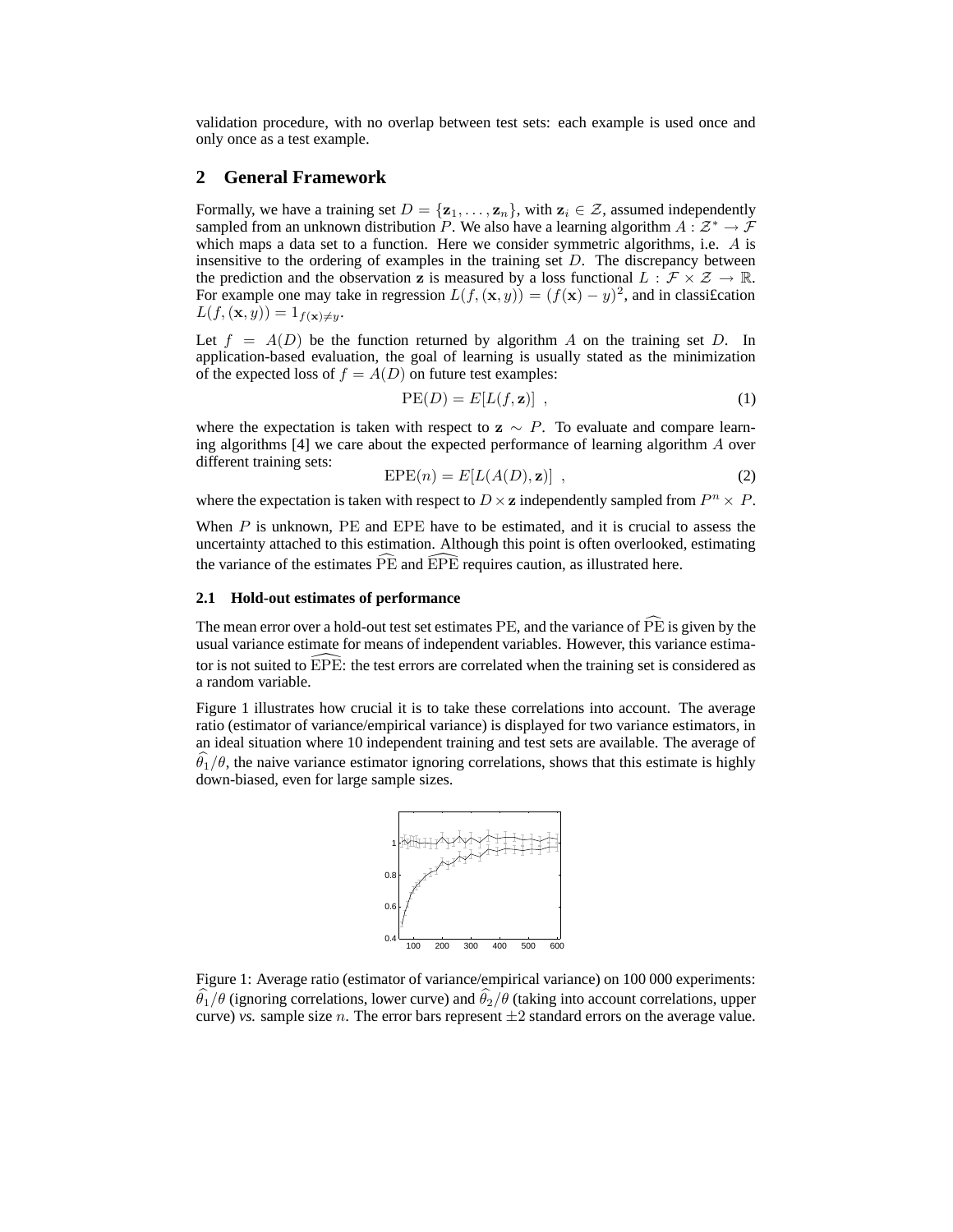#### **Experiment 1** *Ideal hold-out estimate of* EPE*.*

*We have*  $K = 10$  *independent training sets*  $D_1, \ldots, D_K$  *of n independent examples*  $z_i = (x_i, y_i)$ , where  $x_i = (x_{i1}, \ldots, x_{id})'$  is a d-dimensional centered, unit covariance *Gaussian variable* ( $d = 30$ ),  $y_i = \sqrt{3/d} \sum_{k=1}^d x_{ik} + \varepsilon_i$  *with*  $\varepsilon_i$  *being independent, centered, unit variance Gaussian variables (the*  $\sqrt{3/d}$  *factor provides*  $R^2 \simeq 3/4$ ). We also *have*  $K$  *independent test sets*  $T_1, \ldots, T_K$  *of size*  $n$  *sampled from the same distribution.* 

*The learning algorithm consists in £tting a line by ordinary least squares, and the estimate of* EPE *is the average quadratic loss on test examples*  $\widehat{EPE}$  =  $\overline{L}$  =  $\frac{1}{K}\sum_{k=1}^K \frac{1}{n} \sum_{\mathbf{z}_i \in T_k} L_{ki}$ , where  $L_{ki} = L(A(D_k), \mathbf{z}_i)$ .

*The first estimate of variance of*  $\widehat{EPE}$  *is*  $\widehat{\theta}_1 = \frac{1}{Kn(Kn-1)} \sum_{k=1}^K \sum_i (L_{ki} - \overline{L})^2$ , which *is unbiased provided there is no correlation between test errors. The second estimate is*  $\widehat{\theta}_2 = \frac{1}{K(K-1)n^2} \sum_{k=1}^K \sum_{i,j} (L_{ki} - \bar{L})(L_{kj} - \bar{L})$ , which estimates correlations.

Note that Figure 1 suggests that the naive estimator of variance  $\widehat{\theta}_1$  asymptotically converges to the true variance. This can be shown by taking advantage of the results in this paper, as long as the learning algorithm converges ( $PE(D) \stackrel{a.s.}{\rightarrow} \lim_{n \to \infty} EPE(n)$ ), i.e. provided that the only source of variability of  $\widehat{EPE}$  is due to the £nite test size.

#### **2.2 K-fold cross-validation estimates of performance**

In K-fold cross-validation [9], the data set  $D$  is £rst chunked into  $K$  disjoint subsets (or *blocks*) of the same size  $m = n/K$  (to simplify the analysis below we assume that n is a multiple of K). Let us write  $T_k$  for the k-th such block, and  $D_k$  the training set obtained by removing the elements in  $T_k$  from D. The estimator is

$$
CV = \frac{1}{K} \sum_{k=1}^{K} \frac{1}{m} \sum_{\mathbf{z}_i \in T_k} L(A(D_k), \mathbf{z}_i) .
$$
 (3)

Under stability assumptions on  $A$ , CV estimates  $PE(D)$  at least as accurately as the training error [6]. However, as CV is an average of unbiased estimates of  $PE(D_1)$ ,  $\ldots$ ,  $PE(D_K)$ , a more general statement is that CV estimates unbiasedly  $EPE(n-m)$ .

Note that the forthcoming analysis also applies to the version of cross-validation dedicated to comparing algorithms, using matched pairs

$$
\Delta CV = \frac{1}{K} \sum_{k=1}^{K} \frac{1}{m} \sum_{\mathbf{z}_i \in T_k} L(A_1(D_k), \mathbf{z}_i) - L(A_2(D_k), \mathbf{z}_i) ,
$$

and to the delete-m jackknife estimate of  $PE(D)$  debiasing the training error (see e.g. [5]):

$$
JK = \frac{1}{n}\sum_{i=1}^n L(A(D), \mathbf{z}_i) - (K-1)\left(\frac{1}{K(n-m)}\sum_{k=1}^K \sum_{\mathbf{z}_i \in D_k} L(A(D_k), \mathbf{z}_i) - \frac{1}{n}\sum_{i=1}^n L(A(D), \mathbf{z}_i)\right).
$$

In what follows, CV,  $\Delta$ CV and JK will generically be denoted by  $\hat{\mu}$ :

$$
\hat{\mu} = \frac{1}{n} \sum_{i=1}^{n} e_i = \frac{1}{K} \sum_{k=1}^{K} \frac{1}{m} \sum_{i \in T_k} e_i ,
$$

where, slightly abusing notation,  $i \in T_k$  means  $z_i \in T_k$  and

$$
\forall i \in T_k, \ e_i = \left\{ \begin{array}{ll} L(A(D_k), \mathbf{z}_i) & \text{for } \hat{\mu} = \text{CV} \ , \\ L(A_1(D_k), \mathbf{z}_i) - L(A_2(D_k), \mathbf{z}_i) & \text{for } \hat{\mu} = \Delta \text{CV} \ , \\ KL(A(D), \mathbf{z}_i) - \sum_{\ell \neq k} L(A(D_\ell), \mathbf{z}_i) & \text{for } \hat{\mu} = \text{JK} \ . \end{array} \right.
$$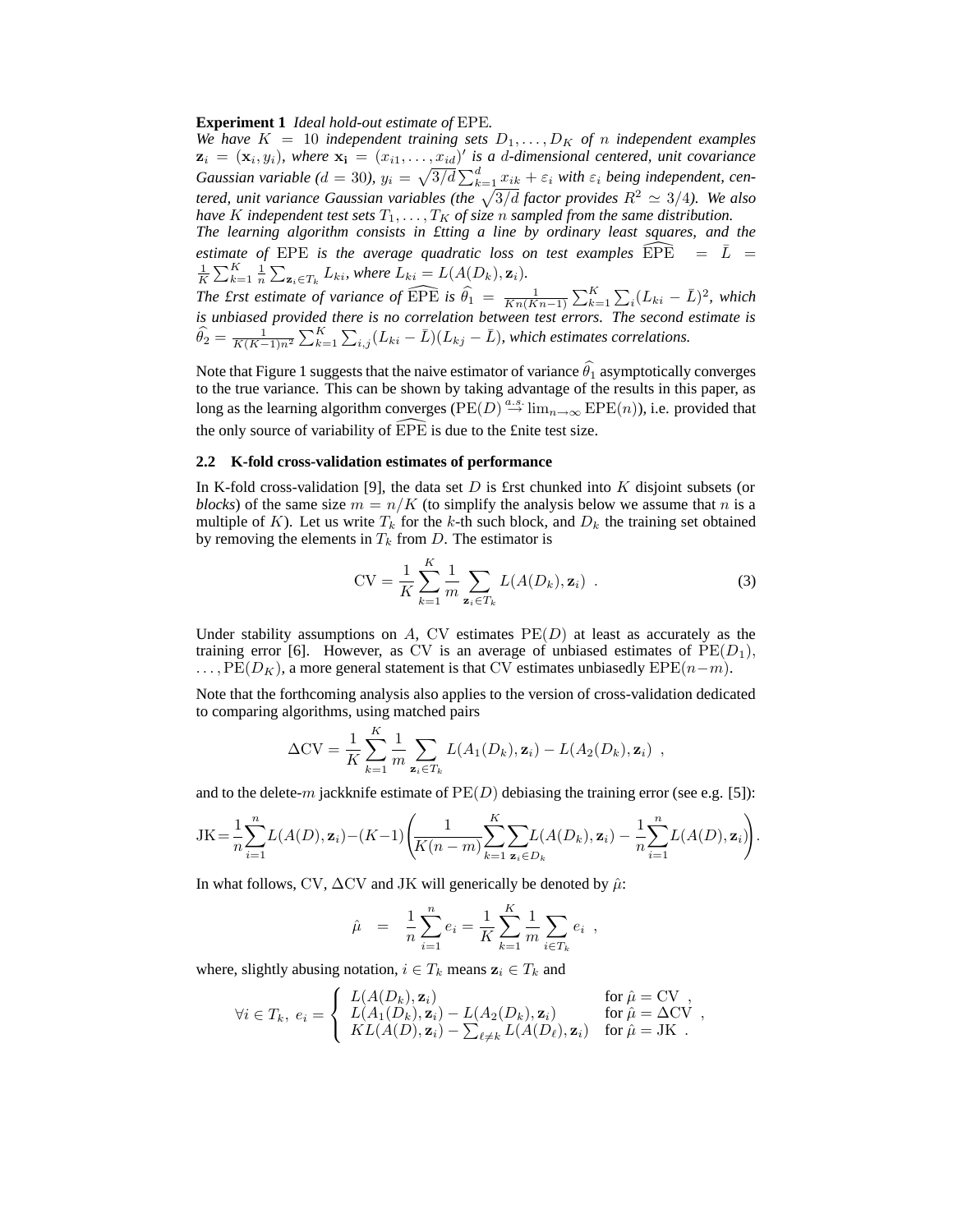Note that  $\hat{\mu}$  is the average of identically distributed (dependent) variables. Thus, it asymptotically converges to a normally distributed variable, which is completely characterized by its expectation  $E[\hat{\mu}]$  and its variance  $Var[\hat{\mu}]$ .

## **3 Structure of the Covariance Matrix**

The variance of  $\hat{\mu}$  is  $\theta = \frac{1}{n^2} \sum_{i,j} \text{Cov}(e_i, e_j)$ . By using symmetry over permutations of the examples in  $D$ , we show that the covariance matrix has a simple block structure.

**Lemma 1** *Using the notation introduced in section 2.2, 1) all*  $e_i$  *are identically distributed;* 2) all pairs  $(e_i, e_j)$  belonging to the same test block are jointly identically distributed; 3) all pairs  $(e_i,e_j)$  belonging to different test blocks are jointly identically distributed;

**Proof**: derived immediately from the permutation-invariance of  $P(D)$  and the symmetry of A. See [1] for details and the proofs not shown here for lack of space.

**Corollary 1** *The covariance matrix*  $\Sigma$  *of cross-validation errors*  $e = (e_1, \ldots, e_n)'$  *has the simple block structure depicted in Figure 2: 1) all diagonal elements are identical*  $\forall i, \; \mathrm{Cov}(e_i, e_i) = \mathrm{Var}[e_i] = \sigma^2; 2$ ) all the off-diagonal entries of the  $K \; m \times m$  diagonal *blocks are identical*  $\forall (i, j) \in T_k^2 : j \neq i$ ,  $T(j) = T(i)$ ,  $Cov(e_i, e_j) = \omega$ ; 3) all the *remaining entries are identical*  $\forall i \in T_k$ ,  $\forall j \in T_\ell : \ell \neq k$ ,  $Cov(e_i, e_j) = \gamma$ .



Figure 2: Structure of the covariance matrix.

**Corollary 2** *The variance of the cross-validation estimator is a linear combination of three moments:*

$$
\theta = \frac{1}{n^2} \sum_{i,j} \text{Cov}(e_i, e_j) = \frac{1}{n} \sigma^2 + \frac{m-1}{n} \omega + \frac{n-m}{n} \gamma \tag{4}
$$

Hence, the problem of estimating  $\theta$  does not involve estimating  $n(n + 1)/2$  covariances, but it cannot be reduced to that of estimating a single variance parameter. Three components intervene, which may be interpreted as follows when  $\hat{\mu}$  is the K-fold cross-validation estimate of EPE:

- 1. the variance  $\sigma^2$  is the average (taken over training sets) variance of errors for "true" test examples (i.e. sampled independently from the training sets) when algorithm A is fed with training sets of size  $m(K - 1)$ ;
- 2. the within-block covariance  $\omega$  would also apply to these "true" test examples; it arises from the dependence of test errors stemming from the common training set.
- 3. the between-blocks covariance  $\gamma$  is due to the dependence of training sets (which share  $n(K-2)/K$  examples) and the fact that test block  $T_k$  appears in all the training sets  $D_{\ell}$  for  $\ell \neq k$ .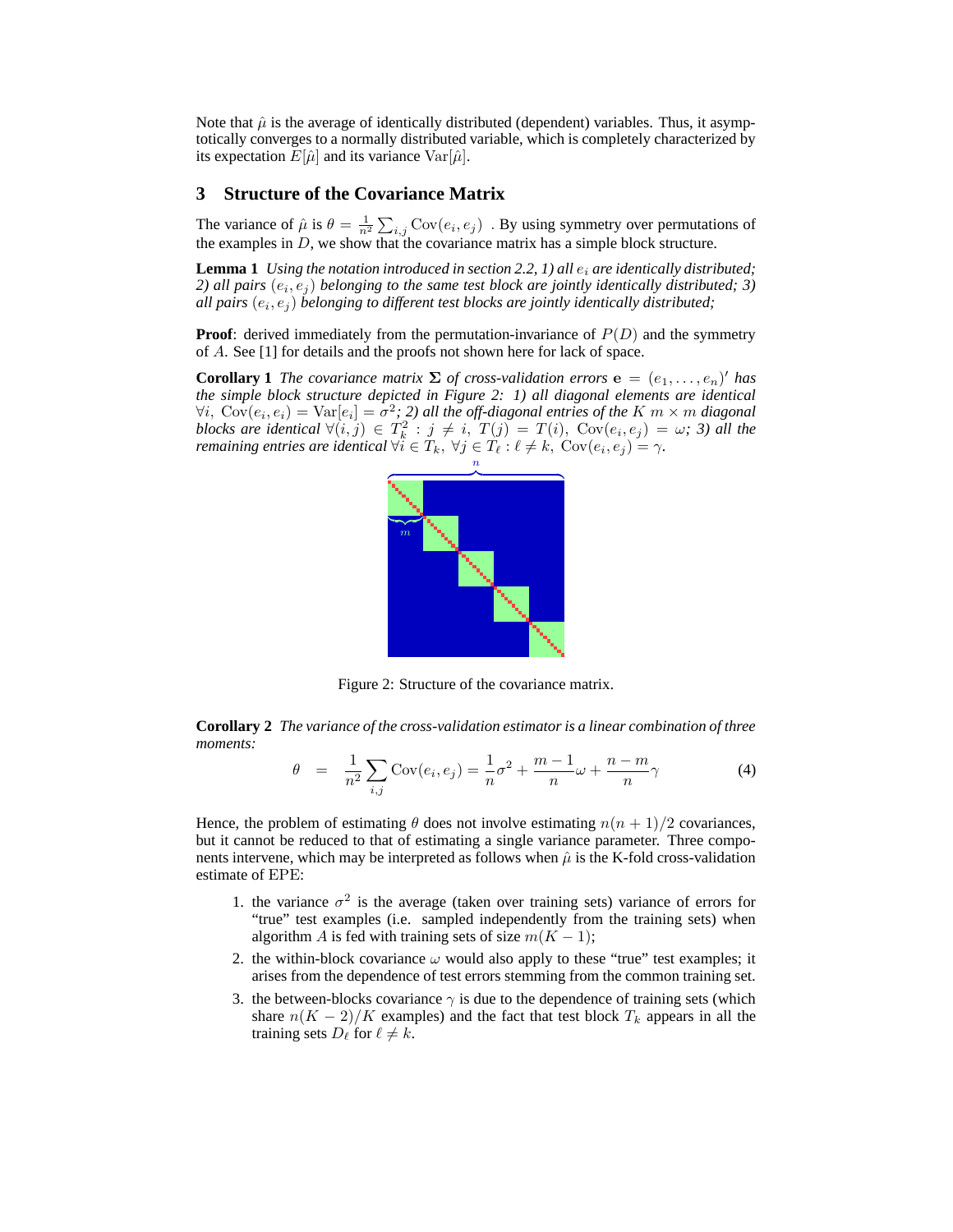# **4** No Unbiased Estimator of  $Var[\hat{\mu}]$  Exists

Consider a generic estimator  $\hat{\theta}$  that depends on the sequence of cross-validation errors  ${\bf e} = (e_1, e_2, \dots, e_n)'$ . Assuming  $\hat{\theta}$  is analytic in e, consider its Taylor expansion:

$$
\hat{\theta} = \alpha_0 + \sum_i \alpha_1(i)e_i + \sum_{i,j} \alpha_2(i,j)e_i e_j + \sum_{i,j,k} \alpha_3(i,j,k)e_i e_j e_k + \dots \tag{5}
$$

We £rst show that for unbiased variance estimates (i.e.  $E[\hat{\theta}] = Var[\hat{\mu}]$ ), all the  $\alpha_i$  coef£cients must vanish except for the second order coefficients  $\alpha_{2,i,j}$ .

**Lemma 2** *There is no universal unbiased estimator of*  $Var[\hat{\mu}]$  *that involves the*  $e_i$  *in a non-quadratic way.*

**Proof***: Take the expected value of*  $\hat{\theta}$  *expressed as in (5), and equate it with* Var[ $\hat{\mu}$ ] *(4).* 

Since estimators that include moments other than the second moments in their expectation are biased, we now focus on estimators which are quadratic forms of the errors, i.e.

$$
\hat{\theta} = \mathbf{e}^{\prime} \mathbf{W} \mathbf{e} = \sum_{i,j} W_{ij} e_i e_j .
$$
 (6)

**Lemma 3** *The expectation of quadratic estimators*  $\hat{\theta}$  *defined as in (6) is a linear combination of only three terms*

$$
E[\hat{\theta}] = a(\sigma^2 + \mu^2) + b(\omega + \mu^2) + c(\gamma + \mu^2) , \qquad (7)
$$

*where* (a, b, c) *are de£ned as follows:*

$$
\begin{cases}\n a \stackrel{\Delta}{=} \sum_{i=1}^{n} W_{ii} , \\
 b \stackrel{\Delta}{=} \sum_{k=1}^{K} \sum_{i \in T_k} \sum_{j \in T_k : j \neq i} W_{ij} , \\
 c \stackrel{\Delta}{=} \sum_{k=1}^{K} \sum_{\ell \neq k} \sum_{i \in T_k} \sum_{j \in T_\ell} W_{ij} .\n\end{cases}
$$

*A "trivial" representer of estimators with this expected value is*

$$
\hat{\theta} = as_1 + bs_2 + cs_3 \quad , \tag{8}
$$

*where*  $(s_1, s_2, s_3)$  *are the only quadratic statistics of e that are invariants to the within blocks and between blocks permutations described in Lemma 1:*

$$
\begin{cases}\ns_1 \stackrel{\Delta}{=} \frac{1}{n} \sum_{i=1}^n e_i^2, \\
s_2 \stackrel{\Delta}{=} \frac{1}{n(m-1)} \sum_{k=1}^K \sum_{i \in T_k} \sum_{j \in T_k : j \neq i} e_i e_j, \\
s_3 \stackrel{\Delta}{=} \frac{1}{n(n-m)} \sum_{k=1}^K \sum_{\ell \neq k} \sum_{i \in T_k} \sum_{j \in T_\ell} e_i e_j.\n\end{cases} \tag{9}
$$

**Proof***: in (6), group the terms that have the same expected values (from Corollary 1).*

**Theorem 1** *There exists no universally unbiased estimator of*  $\text{Var}[\hat{\mu}]$ *.* 

**Proof***: thanks to Lemma 2 and 3, it is enough to show that*  $E[\hat{\theta}] = \text{Var}[\hat{\mu}]$  *has no solution for quadratic estimators:*

$$
E[\hat{\theta}] = \text{Var}[\hat{\mu}] \Leftrightarrow a(\sigma^2 + \mu^2) + b(\omega + \mu^2) + c(\gamma + \mu^2) = \frac{1}{n}\sigma^2 + \frac{m-1}{n}\omega + \frac{n-m}{n}\gamma.
$$

*Finding*  $(a, b, c)$  *satisfying this equality for all admissible values of*  $(\mu, \sigma^2, \omega, \gamma)$  *is impossible since it is equivalent to solving the following overdetermined system:*

$$
\begin{cases}\n a &= \frac{1}{n}, \\
 b &= \frac{n-1}{n}, \\
 c &= \frac{n}{n},\n\end{cases} \tag{10}
$$

$$
\left(\begin{array}{cc} c & - \\ a+b+c & = & 0 \end{array}\right)^n \qquad Q.E.D.
$$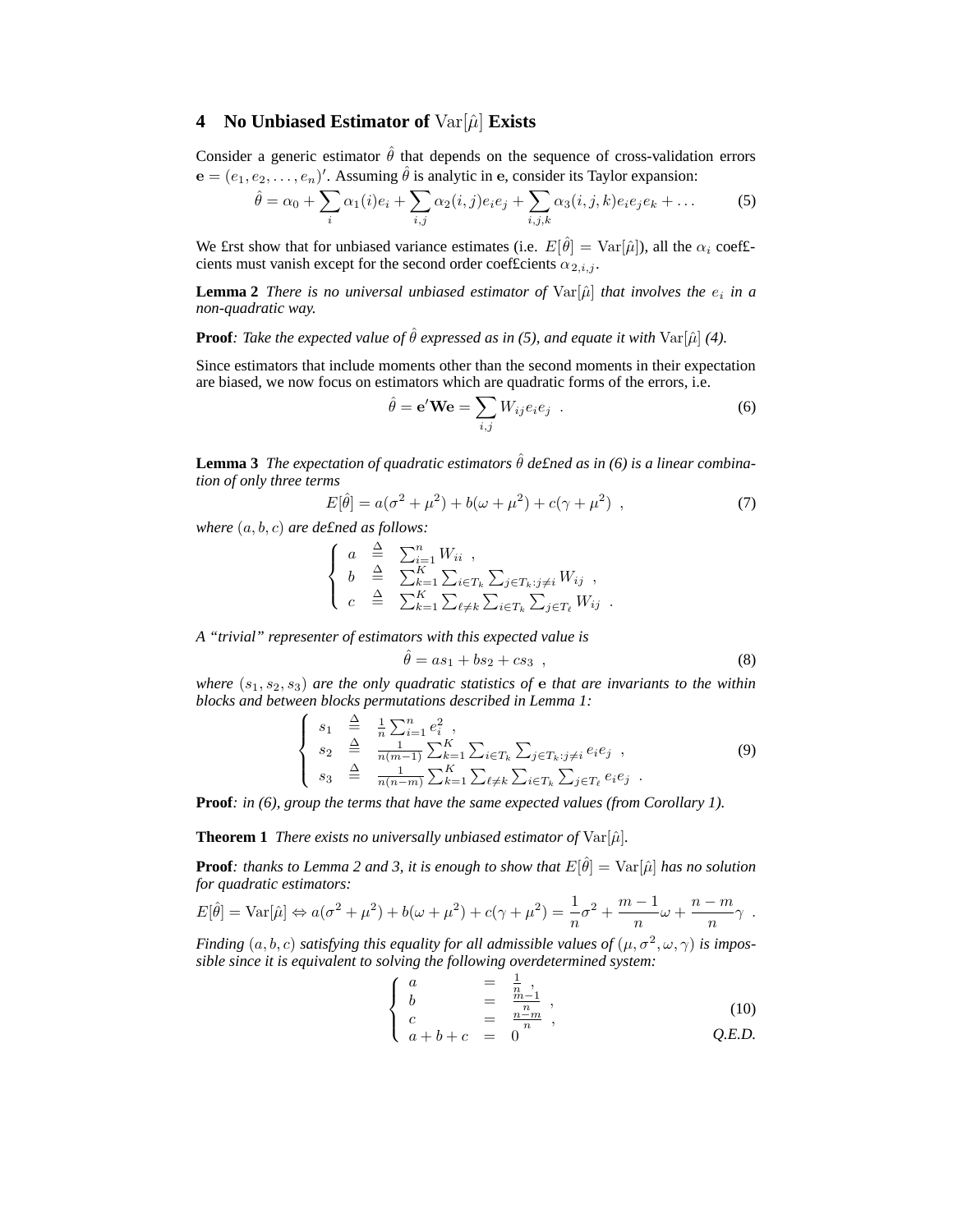### **5 Eigenanalysis of the covariance matrix**

One way to gain insight on the origin of the negative statement of Theorem 1 is via the eigenanalysis of  $\Sigma$ , the covariance of e. This decomposition can be performed analytically thanks to the very particular block structure displayed in Figure 2.

**Lemma 4** Let  $v_k$  be the binary vector indicating the membership of each example to test *block k. The eigenvalues of*  $\Sigma$  *are as follows:* 

- $\lambda_1 = \sigma^2 \omega$  *with multiplicity*  $n K$  *and eigenspace orthogonal to*  $\{v_k\}_{k=1}^K$ ;
- $\lambda_2 = \sigma^2 + (m-1)\omega m\gamma$  with multiplicity  $K-1$  and eigenspace defined in *the orthogonal of* **1** *by the basis*  $\{v_k\}_{k=1}^K$ ;
	- $\lambda_3 = \sigma^2 + (m-1)\omega + (n-m)\gamma$  with eigenvector 1.

Lemma 4 states that the vector e can be decomposed into three uncorrelated parts:  $n - K$ projections to the subspace orthogonal to  $\{v_k\}_{k=1}^K$ ,  $K-1$  projections to the subspace spanned by  $\{v_k\}_{k=1}^K$  in the orthogonal of 1, and one projection on 1.

A single vector example with n independent elements can be seen as n independent examples. Similarly, the uncorrelated projections of e can be equivalently represented by respectively  $n - K$ ,  $K - 1$  and one uncorrelated one-dimensional examples.

In particular, for the projection on 1, with a single example, the sample variance is null, resulting in the absence of unbiased variance estimator of  $\lambda_3$ . The projection of e on the eigenvector  $\frac{1}{n}$  **1** is precisely  $\hat{\mu}$ . Hence there is no unbiased estimate of  $Var[\hat{\mu}] = \frac{\lambda_3}{n}$ when we have only one realization of the vector e. For the same reason, even with simple parametric assumptions on e (such as e Gaussian), the maximum likelihood estimate of  $\theta$ is not defined. Only  $\lambda_1$  and  $\lambda_2$  can be estimated unbiasedly. Note that this problem cannot be addressed by performing multiple K-fold splits of the data set. Such a procedure would not provide independent realizations of e.

## **6 Possible values for** ω **and** γ

Theorem 1 states that no estimator is unbiased, and in its demonstration, it is shown that the bias of any quadratic estimator is a linear combination of  $\mu^2$ ,  $\sigma^2$ ,  $\omega$  and  $\gamma$ . Regarding estimation, it is thus interesting to see what constraints restrict their possible range.

**Lemma 5** *For*  $\hat{\mu} = CV$  *and*  $\hat{\mu} = \Delta CV$ *, the following inequalities hold:* 

$$
\Rightarrow \begin{cases}\n0 & \leq \omega \leq \sigma^2 \\
-\frac{1}{n-m}(\sigma^2 + (m-1)\omega) & \leq \gamma \leq \frac{1}{m}(\sigma^2 + (m-1)\omega) \\
0 & \leq \omega \leq \sigma^2 \\
-\frac{m}{n-m}\sigma^2 & \leq \gamma \leq \sigma^2.\n\end{cases}
$$

The admissible  $(\omega, \gamma)$  region is very large, and there is no constraint linking  $\mu$  to  $\sigma^2$ . Hence, we cannot propose a variance estimate with universally small bias.

## **7 Experiments**

The bias of any quadratic estimator is a linear combination of  $\mu^2$ ,  $\sigma^2$ ,  $\omega$  and  $\gamma$ . The admissible values provided earlier suggest that  $\omega$  and  $\gamma$  cannot be proved to be negligible compared to  $\sigma^2$ . This section illustrates that in practice, the contribution to the variance of  $\hat{\mu}$  due to  $\omega$  and  $\gamma$  (see Equation (4)) can be of same order as the one due  $\sigma^2$ . This confirms that the estimators of  $\theta$  should indeed take into account the correlations of  $e_i$ .

## **Experiment 2** *True variance of K-fold cross-validation.*

*We repeat the experimental setup of Experiment 1, except that only one sample of size* n *is available. Since cross-validation is known to be sensitive to the instability of algorithms,*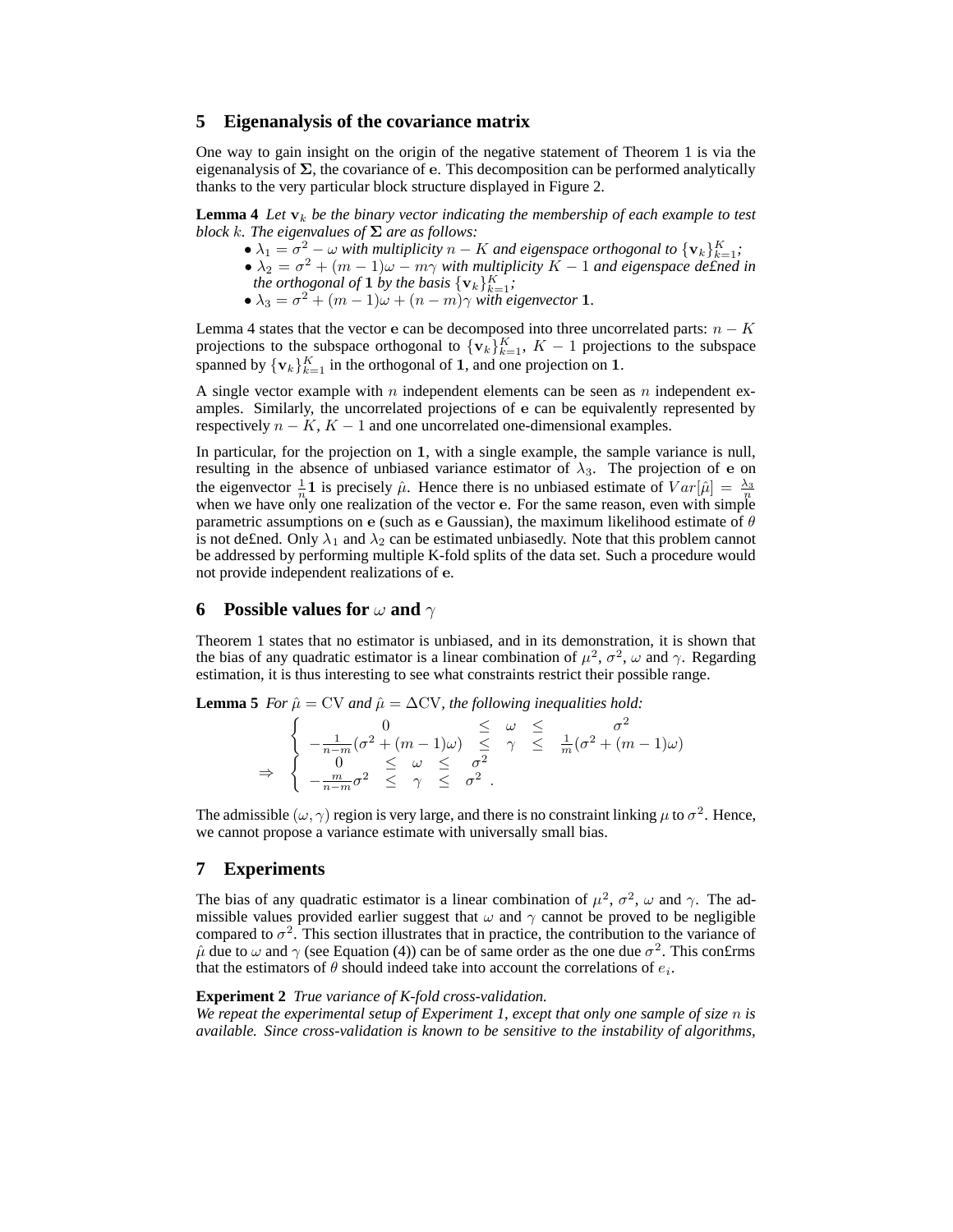*in addition to this standard setup, we also consider another one with outliers:* The input  $\mathbf{x_i} = (x_{i1}, \dots, x_{id})'$  is still 30-dimensional, but it is now a mixture of two cen*tered Gaussian: let*  $t_i$  *be a binary variable, with*  $P(t_i = 1) = p = 0.95$ ;  $t_i = 1 \Rightarrow x_i \sim$  $\mathcal{N}(0, \mathbf{I}), t_i = 0 \Rightarrow \mathbf{x_i} \sim \mathcal{N}(0, 100\mathbf{I}); y_i = \sqrt{\frac{3}{d(p+100(1-p))}\sum_{k=1}^{d} x_{ik} + \varepsilon_i};$  $t_i = 1 \Rightarrow \varepsilon_i \sim \mathcal{N}(0, 1/(p + 100(1 - p))), t_i = 0 \Rightarrow \varepsilon_i \sim \mathcal{N}(0, 100/(p + 100(1 - p))).$ 

We now look at the variance of K-fold cross-validation  $(K = 10)$ , and decompose in the three orthogonal components  $\sigma^2$ ,  $\omega$  and  $\gamma$ . The results are shown in Figure 3.



Figure 3: Contributions of  $(\sigma^2, \omega, \gamma)$  to total variance  $Var[CV]$  *vs.*  $n - m$ .

Without outliers, the contribution of  $\gamma$  is very important for small sample sizes. For large sample sizes, the overall variance is considerably reduced and is mainly caused by  $\sigma^2$ because the learning algorithm returns very similar answers for all training sets. When there are outliers, the contribution of  $\gamma$  is of same order as the one of  $\sigma^2$  even when the ratio of examples to free parameters is large (here up to 20). Thus, in dif£cult situations, where  $A(D)$  varies according to the realization of D, neglecting the effect of  $\omega$  and  $\gamma$  can be expected to introduce a bias of the order of the true variance.

It is also interesting to see how these quantities are affected by the number of folds  $K$ . The decomposition of  $\theta$  in  $\sigma^2$ ,  $\omega$  and  $\gamma$  (4) does not imply that K should be set either to n or to 2 (according to the sign of  $\omega - \gamma$ ) in order to minimize the variance of  $\hat{\mu}$ . Modifying K affects  $\sigma^2$ ,  $\omega$  and  $\gamma$  through the size and overlaps of the training sets  $D_1, \ldots, D_K$ , as illustrated in Figure 4. For a £xed sample size, the variance of  $\hat{\mu}$  and the contribution of  $\sigma^2$ ,  $ω$  and  $γ$  vary smoothly with K (of course, the mean of  $\hat{μ}$  is also affected in the process).



Figure 4: Contributions of  $(\sigma^2, \omega, \gamma)$  to total variance  $Var[CV]$  *vs.* K for  $n = 120$ .

# **8 Discussion**

The analysis presented in this paper for K-fold cross-validation can be instantiated to several interesting cases. First, when having K *independent training and test sets* ( $K = 1$ )